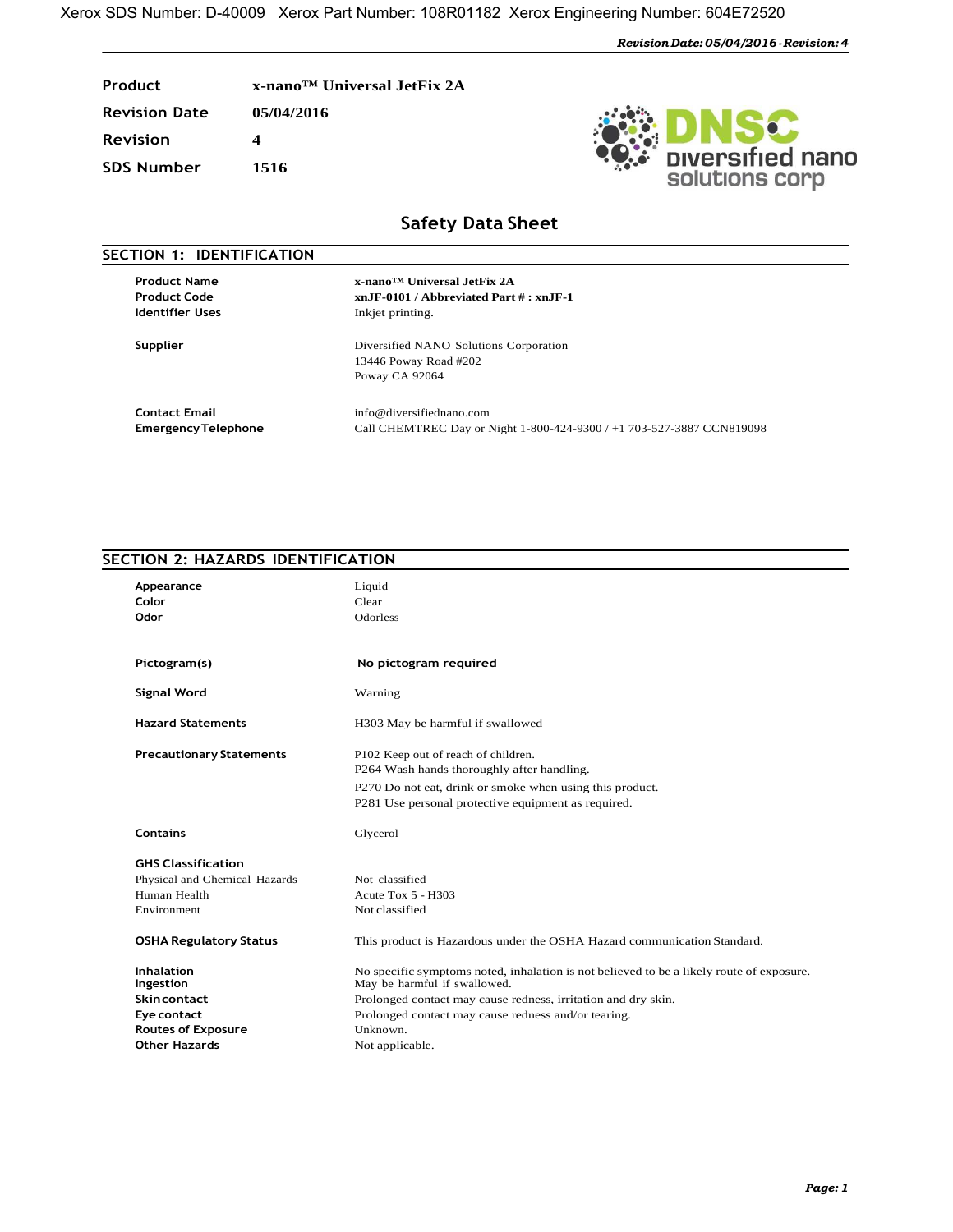### **SECTION 3: Composition/Information on Ingredients**

| <b>Name</b>            | <b>Product Identifier</b>                | <b>GHS Classification</b> | $\frac{1}{2}$ |
|------------------------|------------------------------------------|---------------------------|---------------|
| Glycerol               | CAS-No.: 56-81-5<br>EC No.: 200-289-5    |                           | $1 - 10%$     |
| Trade secret materials | CAS-No.: Proprietary<br>EC No.:          |                           | $1 - 10%$     |
| Water                  | $CAS-No.:7732-18-5$<br>EC No.: 231-791-2 |                           | Balance       |

**Composition Comments**

### **SECTION 4: FIRST AID MEASURES**

| Description of first aid measures                           |                                                                                              |  |  |  |
|-------------------------------------------------------------|----------------------------------------------------------------------------------------------|--|--|--|
| <b>General Information</b>                                  | General first aid, rest, warmth and fresh air.                                               |  |  |  |
| <b>Inhalation</b>                                           | Move the exposed person to fresh air at once.                                                |  |  |  |
| Ingestion                                                   | If ingestion of large amount, wash mouth out with water, and seek medical attention.         |  |  |  |
| <b>Skincontact</b>                                          | Remove contaminated clothing immediately and wash skin with soap and water.                  |  |  |  |
| Eye contact                                                 | Do not rub eyes. Flush eyes with clean, lukewarm water for at least 15 minutes, occasionally |  |  |  |
|                                                             | lifting upper and lower eyelids to remove particles. If irritation persists seek medical     |  |  |  |
|                                                             | attention.                                                                                   |  |  |  |
| Most important symptoms and effects, both acute and delayed |                                                                                              |  |  |  |
| <b>General Information</b>                                  | The severity of the symptoms described will vary dependent of the concentration and the      |  |  |  |
|                                                             | length of exposure.                                                                          |  |  |  |
| <b>Inhalation</b>                                           | No specific symptoms noted, inhalation is not believed to be a likely route of exposure.     |  |  |  |
| Ingestion                                                   | May cause irritation of digestive tract. May be harmful if swallowed.                        |  |  |  |
| <b>Skincontact</b>                                          | Prolonged contact may cause redness, irritation and dry skin.                                |  |  |  |
| Eye contact                                                 | Prolonged contact may cause redness and/or tearing.                                          |  |  |  |
| <b>Routes of Exposure</b>                                   | Unknown.                                                                                     |  |  |  |
|                                                             |                                                                                              |  |  |  |

Most important symptoms and effects, both acute and delayed

| Notes To The Physician | Treat Symptomatically. |
|------------------------|------------------------|
|------------------------|------------------------|

### **SECTION 5: Firefighting Measures**

| Auto Ignition Temperature (°C)   | No Information available.                                                                                                                                                      |
|----------------------------------|--------------------------------------------------------------------------------------------------------------------------------------------------------------------------------|
| Flammability Limit - Lower (%)   | No Information available.                                                                                                                                                      |
| Flammability Limit - Upper (%)   | No Information available.                                                                                                                                                      |
| Flash point                      | 300.0 $\degree$ F                                                                                                                                                              |
| <b>Extinguishing Media</b>       | Use water spray, dry chemical, carbon dioxide, or chemical foam.                                                                                                               |
| Hazardous combustion products    | No information available.                                                                                                                                                      |
| Unusual Fire & Explosion Hazards | No unusual fire or explosion hazards noted.                                                                                                                                    |
| Special Fire Fighting Procedures | If possible, fight fire from protected position. Ventilate closed spaces before entering them.<br>Containers close to fire should be removed immediately or cooled with water. |
| Protective equipment for fire-   | As in any fire, wear a self-contained breathing apparatus in pressure-demand, MSHA/NIOSH                                                                                       |
| fighters                         | (approved or equivalent), and full protective gear.                                                                                                                            |

### **SECTION 6: Accidental Release Measures**

| Wear protective clothing as described in Section 8 of this safety data sheet.               |
|---------------------------------------------------------------------------------------------|
| Do not discharge into drains, water courses or onto the ground.                             |
| Clean spilled area with absorbent materials, and wash with soap and water. Dispose of spill |
| residue in accordance with federal, state, and local hazardous waste disposal regulations   |
| (see Section XIII. Disposal Considerations). Affected area may remain stained.              |
|                                                                                             |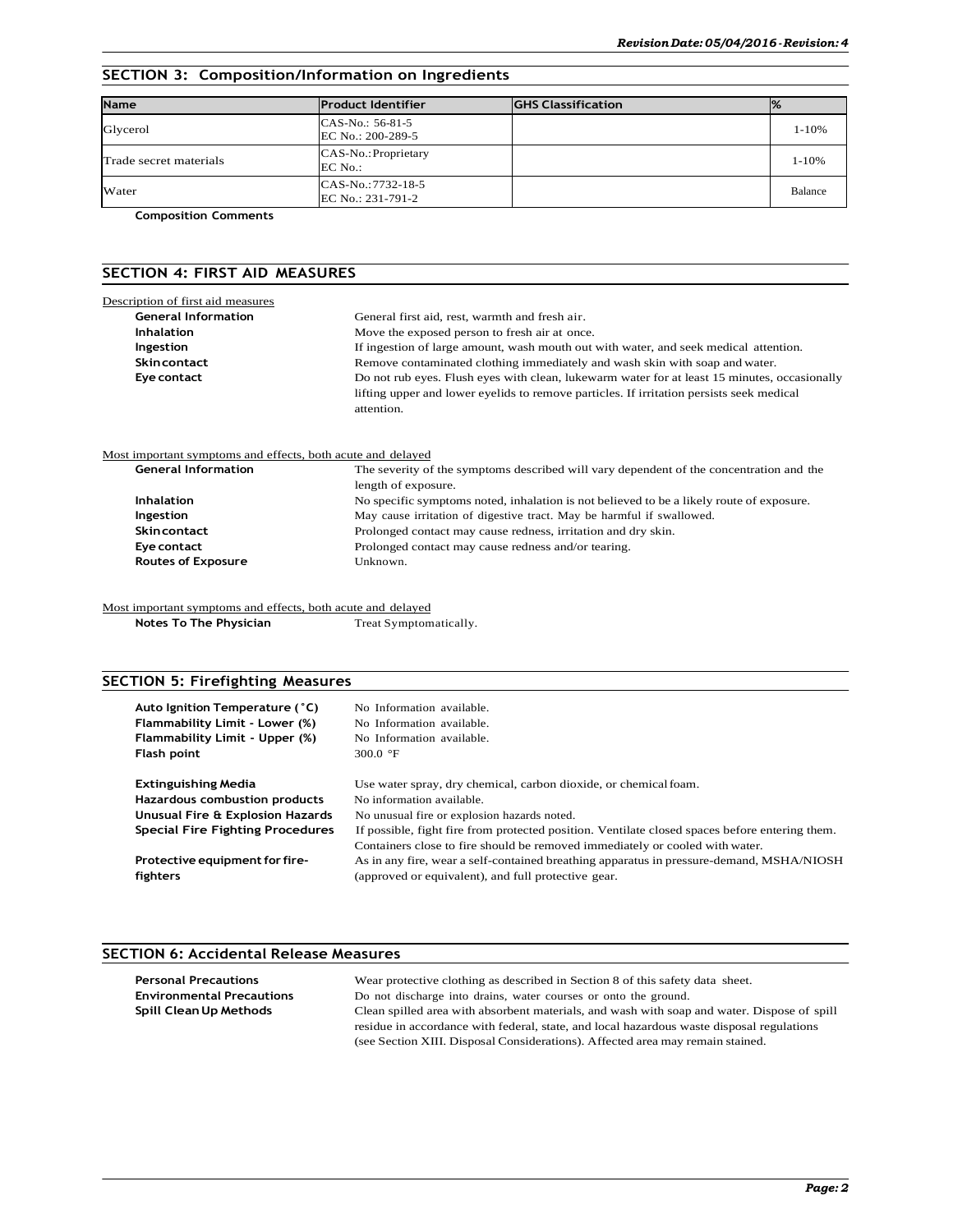### **SECTION 7: Handling and Storage**

| <b>Handling</b>            | Wear gloves while handling, to avoid staining of skin. Avoid contact with eyes, and skin.<br>Avoid ingestion.                                                                                                                                                                                                                      |
|----------------------------|------------------------------------------------------------------------------------------------------------------------------------------------------------------------------------------------------------------------------------------------------------------------------------------------------------------------------------|
| <b>Usage Description</b>   | Use only according to directions.                                                                                                                                                                                                                                                                                                  |
| <b>Storage Precautions</b> | Store in tightly closed containers. Do not store in unlabeled containers. Avoid cold<br>temperatures. Optimal temperature range for storage is $41^{\circ}F - 95^{\circ}F$ (5 <sup>o</sup> C - 35 <sup>o</sup> C). Keep away<br>from sparks and open flames. Keep away from oxidizing materials. Keep out of reach of<br>children. |
| Specific End Use(s)        | The identified uses are in section 1 of this Safety Data Sheet.                                                                                                                                                                                                                                                                    |

### **SECTION 8: Exposure Controls/Personal Protection**



| Component | <b>STD</b>  | TWA (8 Hrs) |         | STEL (15mins) | <b>Notes</b>           |
|-----------|-------------|-------------|---------|---------------|------------------------|
| Glycerol  | <b>OSHA</b> |             | 15mg/m3 |               | <b>Inhalable Dust</b>  |
| Glycerol  | <b>OSHA</b> |             | 5mg/m3  |               | <b>Respirable Dust</b> |
|           |             |             |         |               |                        |

**Ingredient Comments OSHA** 

| <b>Process Conditions</b>    | Keep container tightly sealed when not in use. Provide eyewash, quick drench.            |
|------------------------------|------------------------------------------------------------------------------------------|
| <b>Engineering Measures</b>  | Use adequate ventilation.                                                                |
| <b>Respiratory Equipment</b> | Use in well ventilated area.                                                             |
| <b>Hand Protection</b>       | Wear appropriate protective gloves to prevent skin exposure.                             |
| <b>Eye Protection</b>        | Wear protective goggles to minimize exposure to eves.                                    |
| <b>Hygiene Measures</b>      | DO NOT SMOKE IN WORK AREA! Wash hands at the end of each work shift and before           |
|                              | eating, smoking and using the toilet. Wash promptly if skin becomes wet or contaminated. |
|                              | Promptly remove any clothing that becomes contaminated. When using do not eat, drink or  |
|                              | smoke.                                                                                   |

### **SECTION 9: Physical and Chemical Properties**

### **Information on Basic Physical and Chemical Properties**

| Appearance<br>Color<br>Odor                | Liquid<br>Clear<br>Odorless |
|--------------------------------------------|-----------------------------|
| Odor Threshold - Lower                     | No Information available.   |
| Odor Threshold - Upper                     | No Information available.   |
| pH-Value, Conc. Solution                   | $7.0 - 8.0$                 |
| Melting point                              | No Information available.   |
| Initial boiling point and boiling<br>range | $205.0 - 208.0$ °F          |
| <b>Flash point</b>                         | 300.0 $\mathrm{^{\circ}F}$  |
| <b>Evaporation rate</b>                    | No Information available.   |
| <b>Flammability State</b>                  | No Information available.   |
| Flammability Limit - Lower (%)             | No Information available.   |
| Flammability Limit - Upper (%)             | No Information available.   |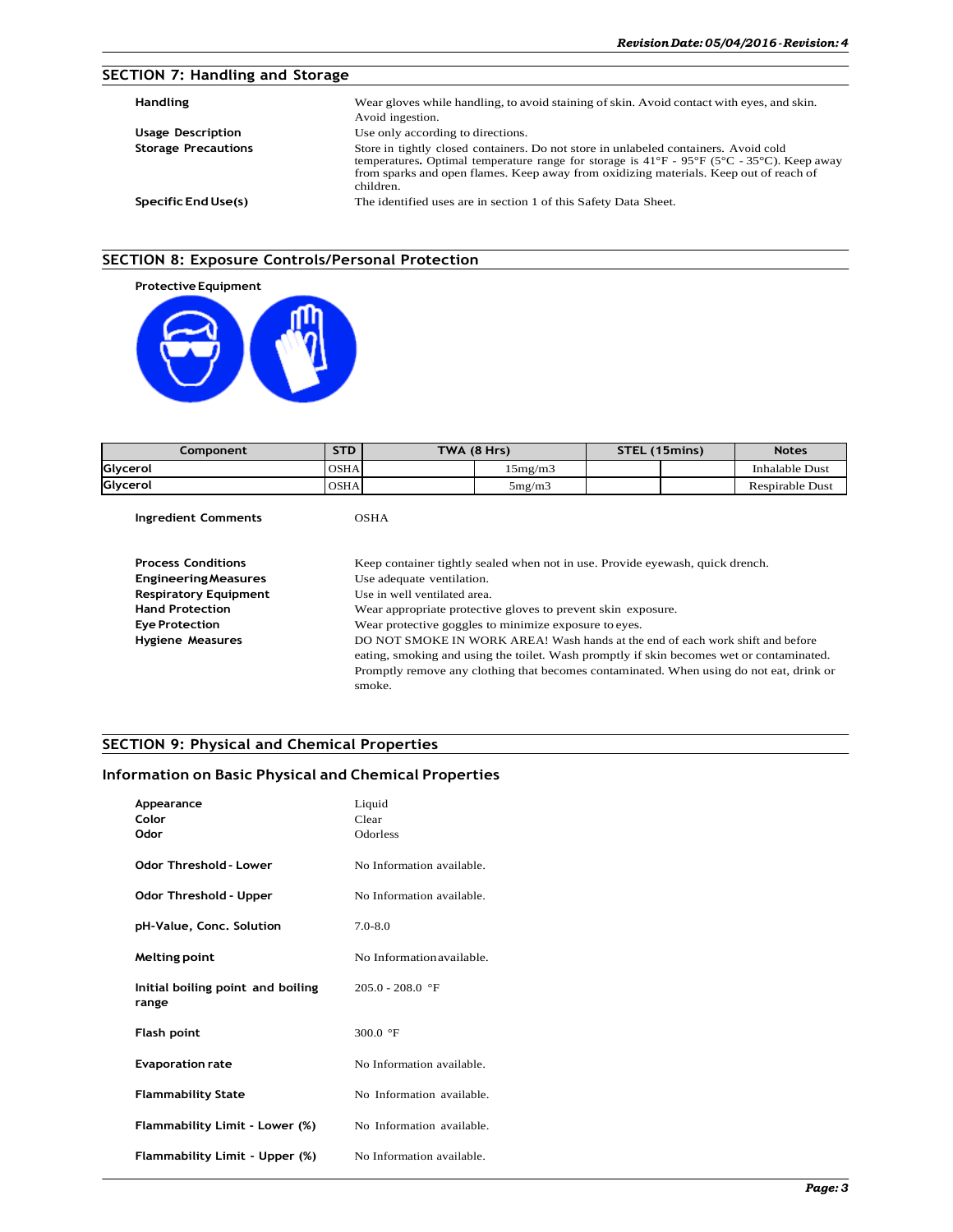| Vapor pressure                                                   | No Information available. |  |
|------------------------------------------------------------------|---------------------------|--|
| Vapor Density (air=1)                                            | No Information available. |  |
| Relative density                                                 | $1.00 - 1.20$ g/ml        |  |
| <b>Bulk Density</b>                                              | No Information available. |  |
| Solubility                                                       | Soluble in water          |  |
| Decomposition temperature                                        | No Information available. |  |
| Partition coefficient; n-octanol/water No Information available. |                           |  |
| Auto Ignition Temperature (°C)                                   | No Information available. |  |
| Viscosity                                                        | $2.0 - 6.5$ cps           |  |
| <b>Explosive Properties</b>                                      | No information available. |  |
| <b>Oxidizing Properties</b>                                      | No Information available. |  |
| Molecular Weight                                                 | No Information available. |  |
| <b>Volatile Organic Compound</b>                                 | No Information available. |  |

# **SECTION 10: Stability and Reactivity**

| Reactivity                              | Reactions may occur with strong oxidizers.                                                    |
|-----------------------------------------|-----------------------------------------------------------------------------------------------|
| Stability                               | Stable under recommended storage conditions.                                                  |
| <b>Hazardous Polymerization</b>         | Hazardous polymerization is not expected to occur under normal temperatures and<br>pressures. |
| <b>Hazardous Decomposition Products</b> | Oxides of carbon and water.                                                                   |
| Conditions to Avoid                     | Avoid contact with strong oxidizers.<br>Keep away from heat, sparks and open<br>flame.        |
| Materials to Avoid                      | Keep away from strong oxidizers.                                                              |

# **SECTION 11: Toxicological Information**

| <b>Toxicological Information</b>                                         | No Information available for overall<br>finished product. |  |
|--------------------------------------------------------------------------|-----------------------------------------------------------|--|
| <b>Acute Toxicity (Oral LD50)</b><br><b>Acute Toxicity (Dermal LD50)</b> |                                                           |  |
| <b>Acute Toxicity (Inhalation LC50)</b>                                  |                                                           |  |
| <b>Skin Corrosion/Irritation</b>                                         |                                                           |  |
| <b>Respiratory Sensitization</b>                                         | No Information available.                                 |  |
| <b>Skin Sensitization</b>                                                | No Information available.                                 |  |
| <b>Reproductive Toxicity:</b>                                            | No Information available.                                 |  |
| Germ Cell Mutagenicity:                                                  |                                                           |  |
| Genotoxicity - In Vitro                                                  |                                                           |  |
| Genotoxicity - In Vivo                                                   |                                                           |  |
| Carcinogenicity:                                                         |                                                           |  |
| Carcinogenicity                                                          | No Information available.                                 |  |
| NTP-Carcinogenicity                                                      | The product and its components are not listed.            |  |
| <b>OSHA - Carcinogenicity</b>                                            | The product and its components are not listed.            |  |
| <b>IARC Carcinogenicity</b>                                              | The product and its components are not listed.            |  |
| Specific Target Organ Toxicity - Single Exposure:                        |                                                           |  |
| <b>STOT - Single Exposure</b>                                            | No Information available.                                 |  |
| Specific Target Organ Toxicity - Repeated Exposure:                      |                                                           |  |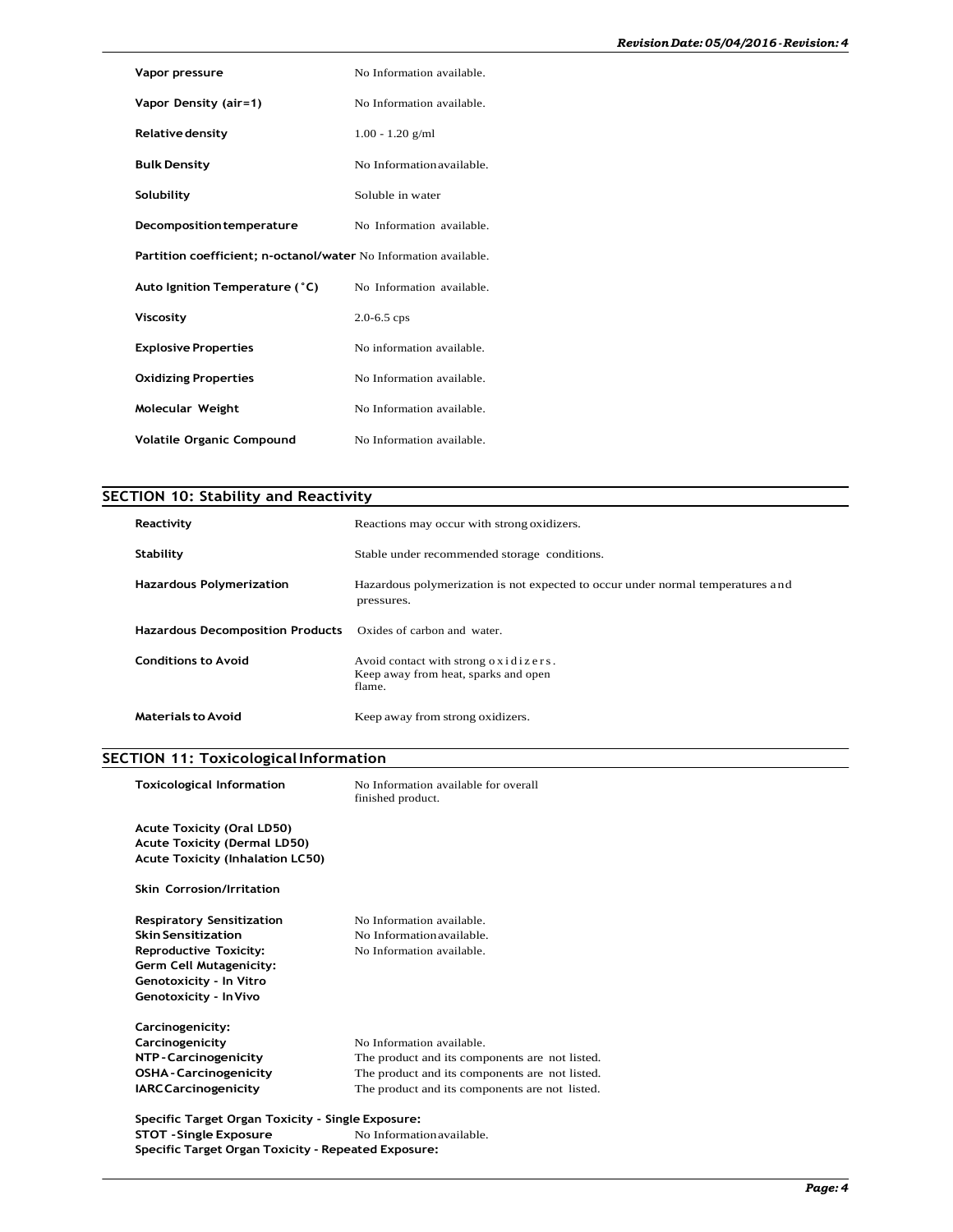# **SECTION 12: Ecological Information**

| Eco toxicity                                                        | No Ecological information on the finished<br>product. |  |  |
|---------------------------------------------------------------------|-------------------------------------------------------|--|--|
| <b>Acute Toxicity - Fish</b>                                        | No Information available.                             |  |  |
| <b>Acute Toxicity - Aquatic</b><br>Invertebrates                    | No Information available.                             |  |  |
| <b>Acute Toxicity - Aquatic Plants</b>                              | No Information available.                             |  |  |
| Degradability                                                       | No information available.                             |  |  |
| <b>Bioaccumulative Potential</b>                                    | No Information available.                             |  |  |
| Mobility                                                            | No Information available.                             |  |  |
| <b>Results of PBT and vPvB Assessment</b> No Information available. |                                                       |  |  |
| <b>Other Adverse Effects</b>                                        | No information available.                             |  |  |
|                                                                     | <b>SECTION 13: Disposal Considerations</b>            |  |  |

| Waste Management | When handling waste, consideration should be made to the safety precautions applying to<br>handling of the product. |
|------------------|---------------------------------------------------------------------------------------------------------------------|
| Disposal Methods | Waste disposal must be in accordance with appropriate federal, state, and local regulations.                        |

### **SECTION 14: Transport Information**

#### **UN Number**

| UN No. (DOT/TDG) | Not applicable. |
|------------------|-----------------|
| UN No. (IMDG)    | Not applicable. |
| UN No. (IATA)    | Not applicable. |

### **Proper Shipping Name**

| DOT/TDG Proper Shipping Name Not applicable. |                 |
|----------------------------------------------|-----------------|
| IMDG Proper Shipping Name                    | Not applicable. |
| IATA Proper Shipping Name                    | Not applicable. |

### **Transport Hazard Class(es)**

| <b>DOT/TDG Class</b>                                 | Not applicable. |
|------------------------------------------------------|-----------------|
| <b>IMDG Class</b>                                    | Not applicable. |
| <b>IATA Class</b>                                    | Not applicable. |
| Transport Labels                                     | Not applicable  |
| Packing Group(s)                                     |                 |
| <b>DOT Packing Group</b>                             | Not applicable. |
| <b>IMDG Packing Group</b>                            | Not applicable. |
| <b>IATA Packing Group</b>                            | Not applicable. |
| <b>Special Precautions for User</b>                  |                 |
| <b>EMS</b>                                           | Not applicable. |
| Environmentally Hazardous Substance/Marine Pollutant |                 |

| <b>ADR</b>  | No       |
|-------------|----------|
| <b>IMDG</b> | $\rm No$ |
| <b>IATA</b> | No       |